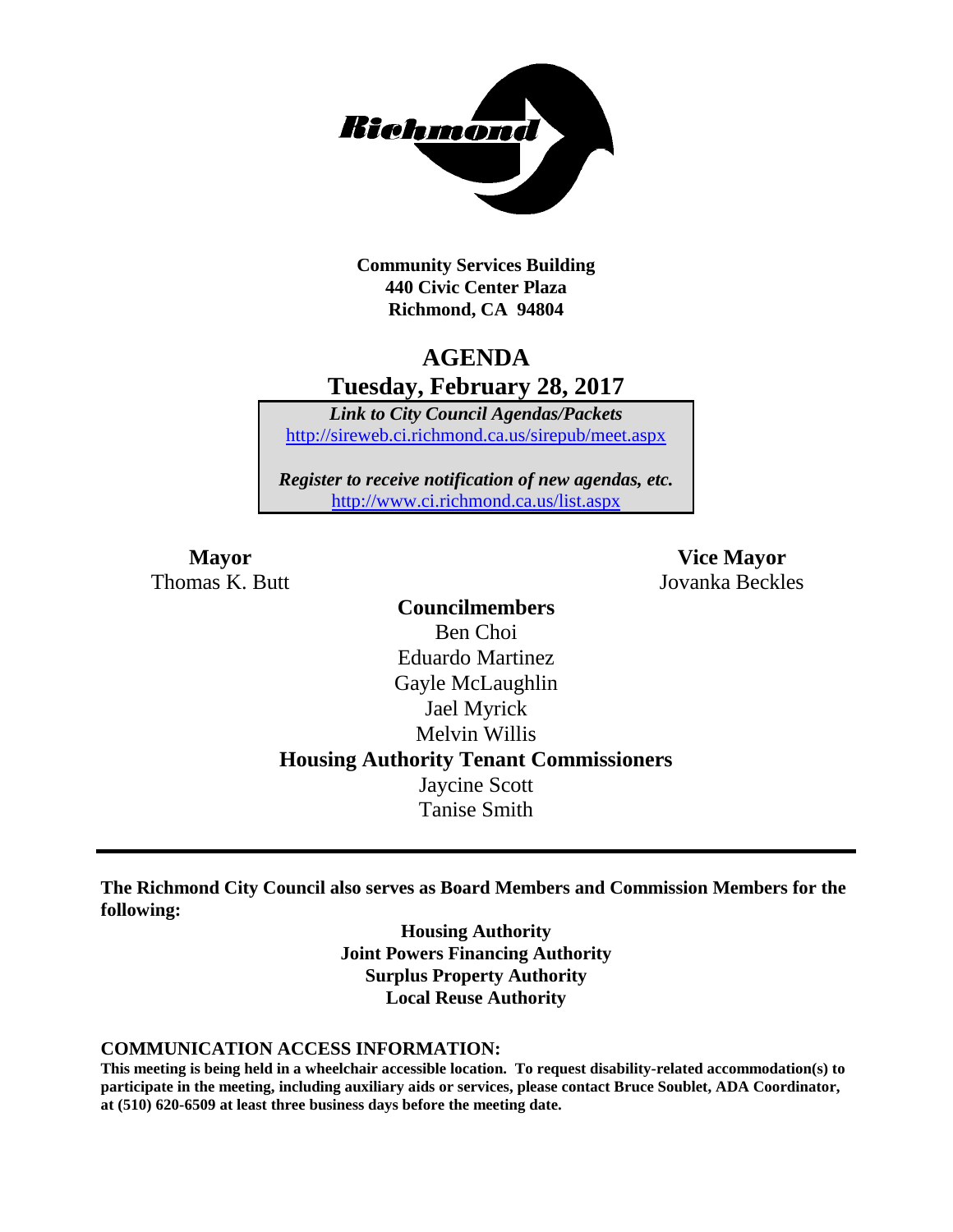# **MEETING PROCEDURES**

The City of Richmond encourages community participation at its City Council meetings and has established procedures that are intended to accommodate public input in a timely and time-sensitive way. As a courtesy to all members of the public who wish to participate in City Council meetings, please observe the following procedures:

**PUBLIC COMMENT ON AGENDA ITEMS:** Anyone who desires to address the City Council on items appearing on the agenda must complete and file a pink speaker's card with the City Clerk **prior** to the City Council's consideration of the item. Once the City Clerk has announced the item, no person shall be permitted to speak on the item other than those persons who have submitted their names to the City Clerk. Your name will be called when the item is announced for discussion. **Each speaker will be allowed up to TWO (2) MINUTES to address the City Council on NON-PUBLIC HEARING items listed on the agenda. Speakers are allowed up to THREE (3) minutes on PUBLIC HEARING items.**

**OPEN FORUM FOR PUBLIC COMMENT:** Individuals who would like to address the City Council on matters not listed on the agenda or on items remaining on the consent calendar may do so under Open Forum. All speakers must complete and file a pink speaker's card with the City Clerk **prior** to the commencement of Open Forum. The amount of time allotted to individual speakers shall be determined based on the number of persons requesting to speak during this item. **The time allocation for each speaker will be as follows:** 15 or fewer speakers, a maximum of 2 minutes; 16 to 24 speakers, a maximum of 1 and one-half minutes; and 25 or more speakers, a maximum of 1 minute.

### **SPEAKERS ARE REQUESTED TO OCCUPY THE RESERVED SEATS IN THE FRONT ROW BEHIND THE SPEAKER'S PODIUM AS THEIR NAME IS ANNOUNCED BY THE CITY CLERK.**

**CONSENT CALENDAR:** Consent Calendar items are considered routine and will be enacted, approved or adopted by one motion unless a request for removal for discussion or explanation is received from the audience or the City Council. A member of the audience requesting to remove an item from the Consent Calendar must first complete a speaker's card and discuss the item with a City staff person who has knowledge of the subject material, prior to filing the card with the City Clerk and **prior** to the City Council's consideration of Agenda Review. An item removed from the Consent Calendar may be placed anywhere on the agenda following the City Council's agenda review.

**CONDUCT AT MEETINGS:** Richmond City Council meetings are limited public forums during which the City strives to provide an open, safe atmosphere and promote robust public debate. Members of the public, however, must comply with state law, as well as the City's laws and procedures and may not actually disrupt the orderly conduct of these meetings. The public, for example, may not shout or use amplifying devices, must submit comment cards and speak during their allotted time, may not create a physical disturbance, may not speak on matters unrelated to issues within the jurisdiction of the City Council or the agenda item at hand, and may not cause immediate threats to public safety.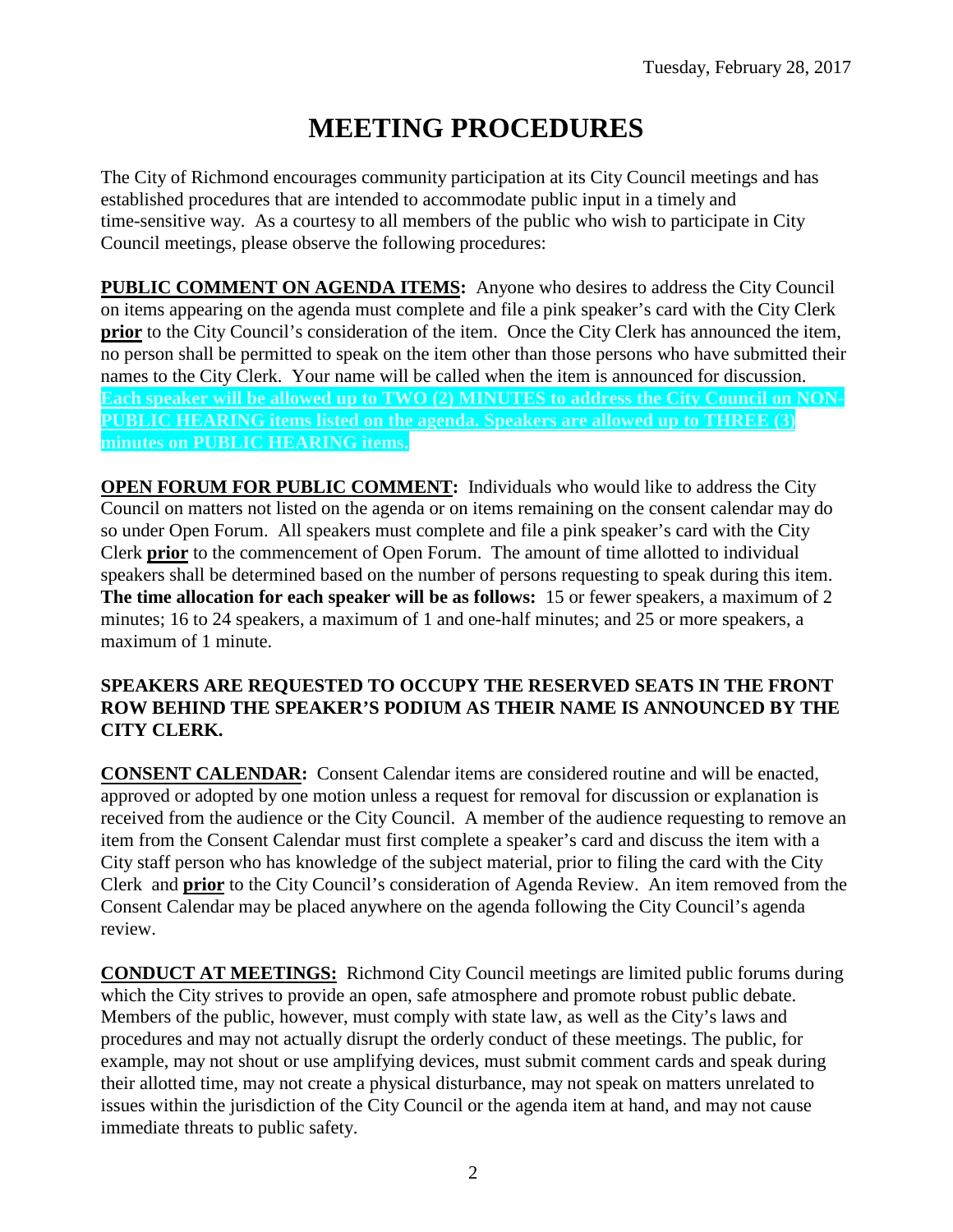**CITY HARASSMENT POLICY:** The City invites public comment and critique about its operations, including comment about the performance of its public officials and employees, at the public meetings of the City Council and boards and commissions. However, discriminatory or harassing comments about or in the presence of City employees, even comments by third parties, may create a hostile work environment, if severe or pervasive. The City prohibits harassment against an applicant, employee, or contractor on the basis of race, religious creed, color, national origin, ancestry, physical disability, medical condition, mental disability, marital status, sex (including pregnancy, childbirth, and related medical conditions), sexual orientation, gender identity, age or veteran status, or any other characteristic protected by federal, state or local law. In order to acknowledge the public's right to comment on City operations at public meetings, which could include comments that violate the City's harassment policy if such comments do not cause an actual disruption under the Council Rules and Procedures, while taking reasonable steps to protect City employees from discrimination and harassment, City Boards and Commissions shall adhere to the following procedures. If any person makes a harassing remark at a public meeting that violates the above City policy prohibiting harassment, the presiding officer of the meeting may, at the conclusion of the speaker's remarks and allotted time: (a) remind the public that the City's Policy Regarding Harassment of its Employees is contained in the written posted agenda; and (b) state that comments in violation of City policy are not condoned by the City and will play no role in City decisions. If any person makes a harassing remark at a public meeting that violates the above City policy, any City employee in the room who is offended by remarks violating the City's policy is excused from attendance at the meeting. No City employee is compelled to remain in attendance where it appears likely that speakers will make further harassing comments. If an employee leaves a City meeting for this reason, the presiding officer may send a designee to notify any offended employee who has left the meeting when those comments are likely concluded so that the employee may return to the meeting. The presiding officer may remind an employee or any council or board or commission member that he or she may leave the meeting if a remark violating the City's harassment policy is made. These procedures supplement the Council Rules and Procedures relating to disruption of orderly conduct at Council meetings.

Any law enforcement officer on duty or whose service is commanded by the presiding officer shall be Sergeant-at-Arms of the Council meetings. He/she, or they, shall carry out all orders and instructions given by the presiding officer for the purpose of maintaining order and decorum at the Council meetings (City Council Rules of Procedure and Order Section III F, RMC Section 2.12.030).

**\*\*\*\*\*\*\*\*\*\*\*\*\*\*\*\*\*\*\*\*\*\*\*\*\*\*\*\*\*\*\*\*\*\*\*\*\*\*\*\*\*\*\*\*\*\*\*\*\*\*\*\*\*\*\*\*\*\***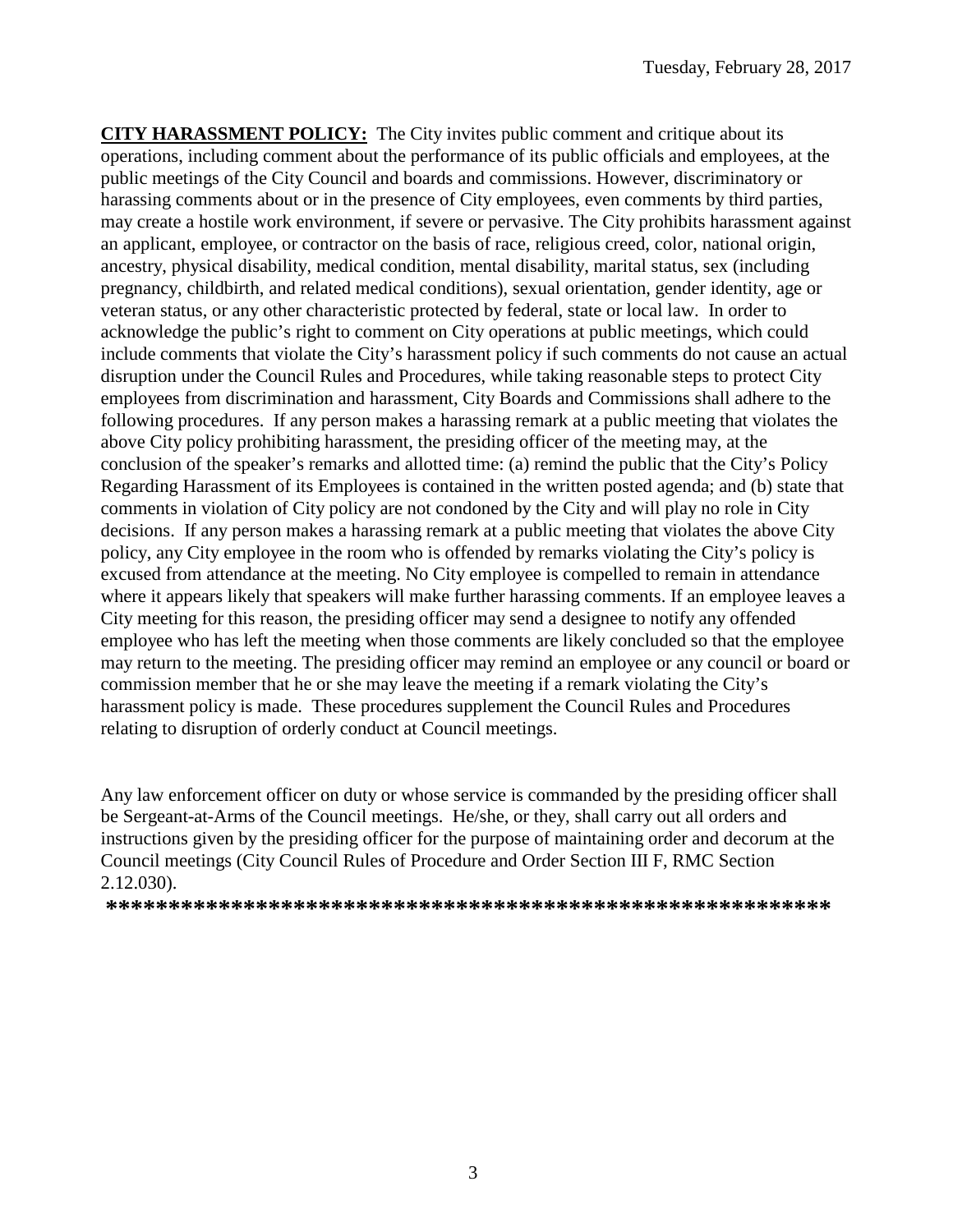# **OPEN SESSION TO HEAR PUBLIC COMMENT BEFORE CLOSED SESSION**

5:30 p.m.

### **A. ROLL CALL**

### **B. PUBLIC COMMENT BEFORE CLOSED SESSION**

#### **C. ADJOURN TO CLOSED SESSION**

# **CLOSED SESSION**

Shimada Room of the Community Services Building

#### **CITY COUNCIL**

PUBLIC EMPLOYEE APPOINTMENT (Government Code Section 54957.6):

Title: Citizens Police Review Commission Investigative Officer

CONFERENCE WITH LEGAL COUNSEL - ANTICIPATED LITIGATION (Initiation of litigation pursuant to Subdivision (c) of Government Code Section 54956.9):

One Case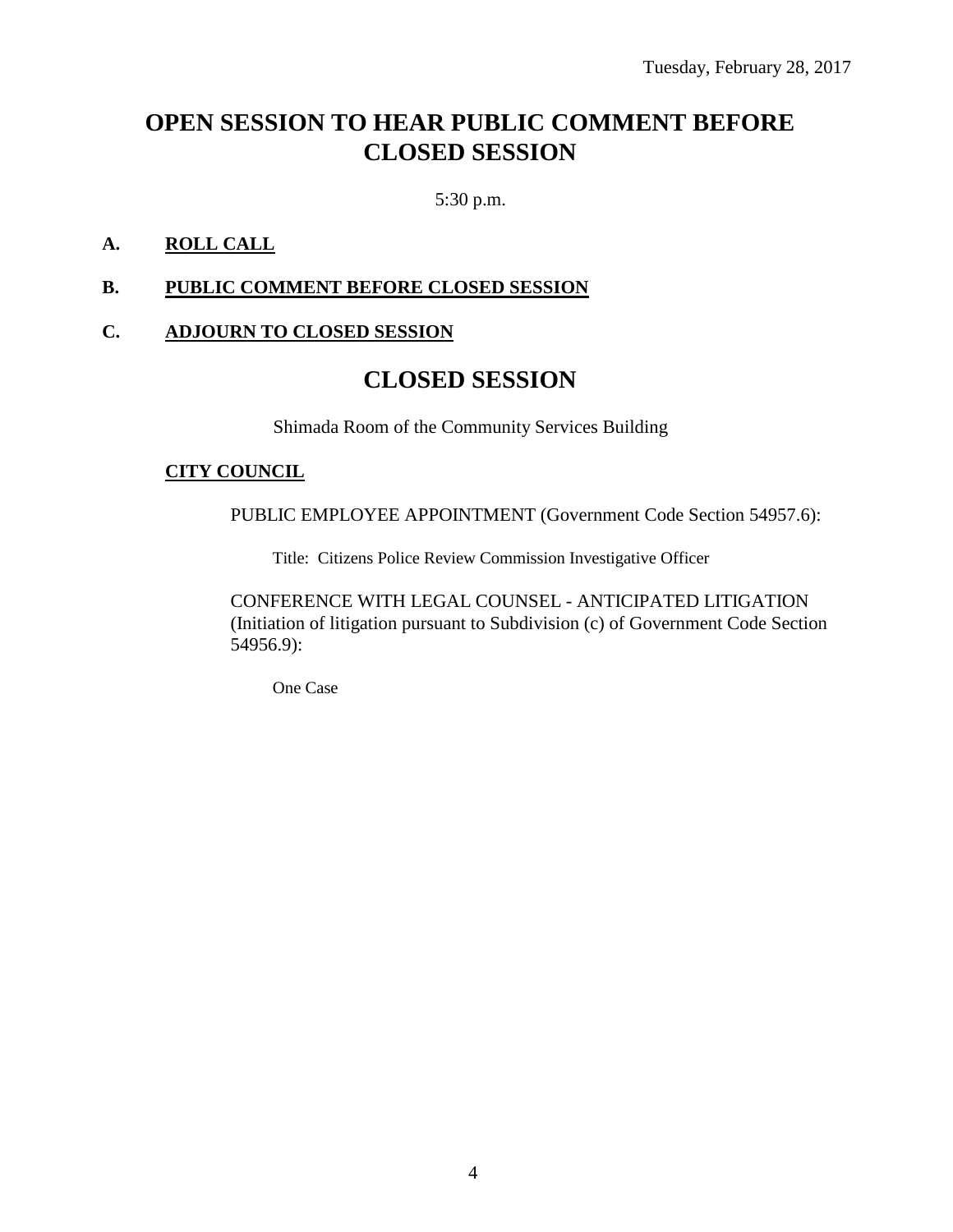# **REGULAR MEETING OF THE RICHMOND CITY COUNCIL**

6:30 p.m.

### **A. PLEDGE TO THE FLAG**

- **B. ROLL CALL**
- **C. STATEMENT OF CONFLICT OF INTEREST**
- **D. AGENDA REVIEW**

### **E. PRESENTATIONS, PROCLAMATIONS, AND COMMENDATIONS**

- **E-1.** ANNOUNCE City of Richmond Boards and Commissions vacancies as of February 28, 2017, and ask that interested residents send applications to the City Clerk - Office of the Mayor (Mayor Tom Butt 620-6503).
- **E-2.** PROCLAMATION declaring March 2017 as Women's History Month in the City of Richmond - Office of the Mayor (Mayor Tom Butt 620-6503).
- **E-3.** PROCLAMATION honoring the life and legacy of Reverend Emeritus John Henry Green - Office of the Mayor (Mayor Tom Butt 620-6503).

### **F. REPORT FROM THE CITY ATTORNEY OF FINAL DECISIONS MADE DURING CLOSED SESSION**

## **REPORT FROM THE CITY MANAGER**

## **G. OPEN FORUM FOR PUBLIC COMMENT**

## **H. STATE OF THE CITY ADDRESS**

**H-1.** RECEIVE a presentation of the annual State of the City address - Mayor Tom Butt (620-6503).

## **I. STUDY SESSION/STUDY AND ACTION SESSION**

- **I-1.** REVIEW the Fiscal Year 2016-17 operating and capital improvement budgets at mid-year, and ADOPT a resolution approving the proposed Fiscal Year 2016-17 budget adjustments - Finance Department (Belinda Warner/Markisha Guillory 620-5434).
- **I-2.** RECEIVE a presentation on the activities of the Richmond Municipal Sewer District pursuant to the 2006 Baykeeper settlement agreement - Water Resource Recovery Department (Ryan Smith 620-5486). **This item was continued from the January 24, 2017, meeting.**